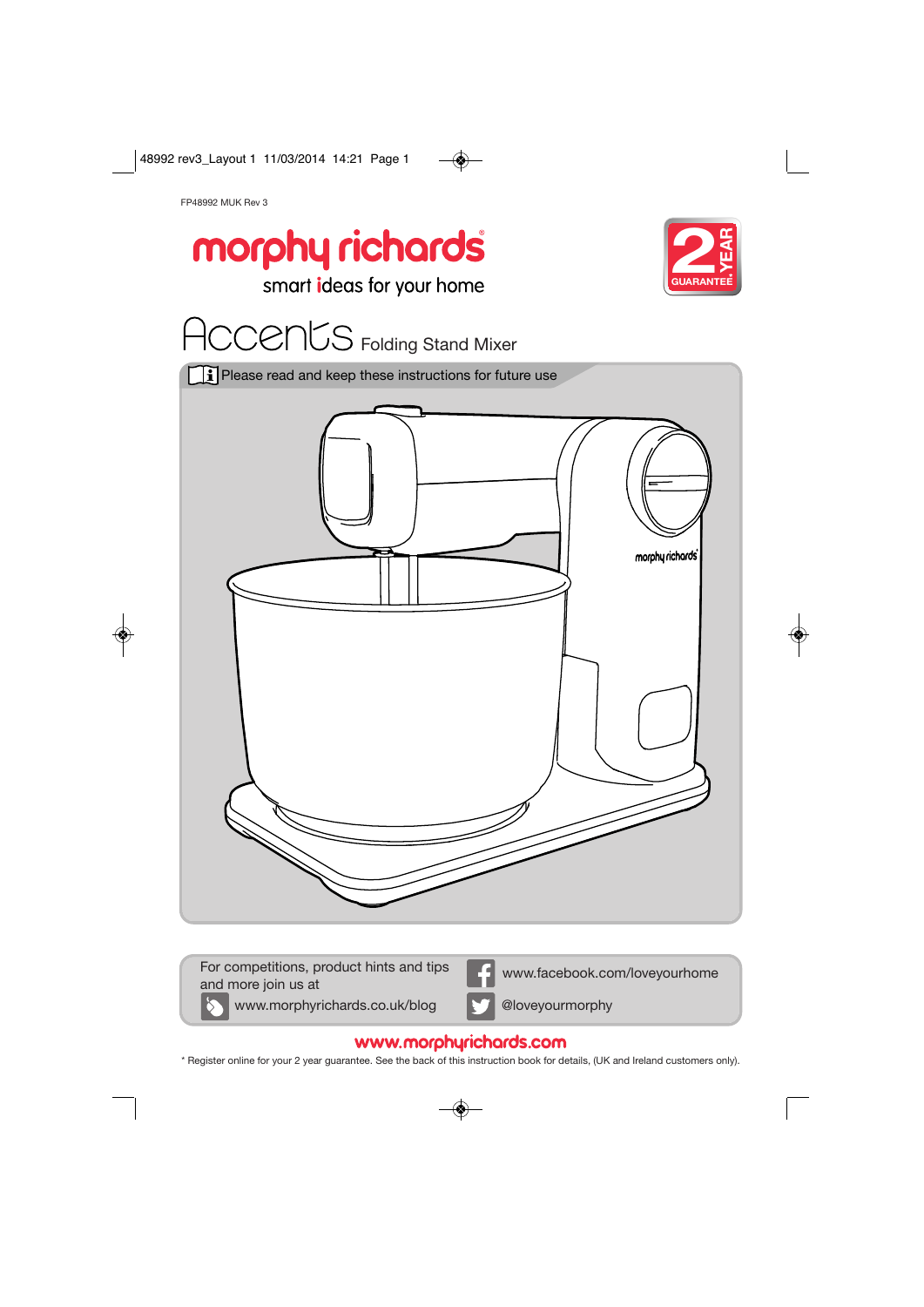## Health and Safety

The use of any electrical appliance requires the following common sense safety rules. Please read these instructions carefully before using the product.

- This appliance can be used by persons with reduced physical, sensory or mental capabilites, or lack of experience and knowledge, if they have been given supervision or instruction concerning the use of the appliance in a safe way and understand the hazards involved.
- Children shall not play with the appliance.
- The appliance shall not be used by children.
- Keep the appliance and its cord out of reach of children.
- Ensure the attachments have stopped rotating before lifting the mixer head upwards.

 $\circledast$ 

#### Location

- This appliance is intended to be used in household and similar applications such as:
	- farm houses;

Personal safety

by clients in hotels, motels and other residential type environments;

- bed and breakfast type environments.
- It is not suitable for use in staff kitchen areas in shops, offices and other working environments.
- Always locate your appliance away from the edge of the worktop.
- Do not place the bowl used with the appliance on a highly polished wooden surface as damage may occur to the surface.
- Do not place the appliance on or near a hot surface, such as a hot plate or radiant rings or near a naked flame. Mains cable
- Do not let the mains cable hang over the edge of the worktop where a child could reach it.
- Do not let the lead run across an open space e.g. between a low socket and a table.
- Do not let the cable run across a cooker or other hot area which might damage the cable.
- The mains cable should reach from the socket to the base unit without straining the connections.
- The power cord cannot be replaced. Contact the service centre for advice.
- Avoid touching moving parts. Keep hands, hair, clothing and utensils away from the rotating parts during operation to prevent personal injury and/or damage to the appliance.
- WARNING: To protect against the risk of electric shock, NEVER immerse the appliance body in water or in any other liquid and always ensure the electrical connections are kept dry.

#### Other safety considerations

- Do not operate any appliance with a damaged cord or plug or after the appliance malfunctions or has been damaged in any manner.
- The use of attachments or tools not recommended or sold by Morphy Richards may cause fire, electric shock or injury.
- Do not use the appliance for anything other than it's intended purpose.
- Unplug from the outlet when not in use, or when left unattended, and before assembling, disassembling or cleaning.
- Caution: In order to avoid a hazard due to the inadvertent resetting of the thermal cut out, this appliance must not be supplied through an external switching device, such as a timer or connected to a circuit that is regularly switched on and off by the utility.
- Do not mix for longer than the time periods recommended in 'Usage' on page 5. Electrical requirements

Check that the voltage on the rating plate of your appliance corresponds with your house electricity supply which must be A.C. (Alternating Current). Should the fuse in the mains plug require changing, a 3 amp BS1362 fuse must be fitted.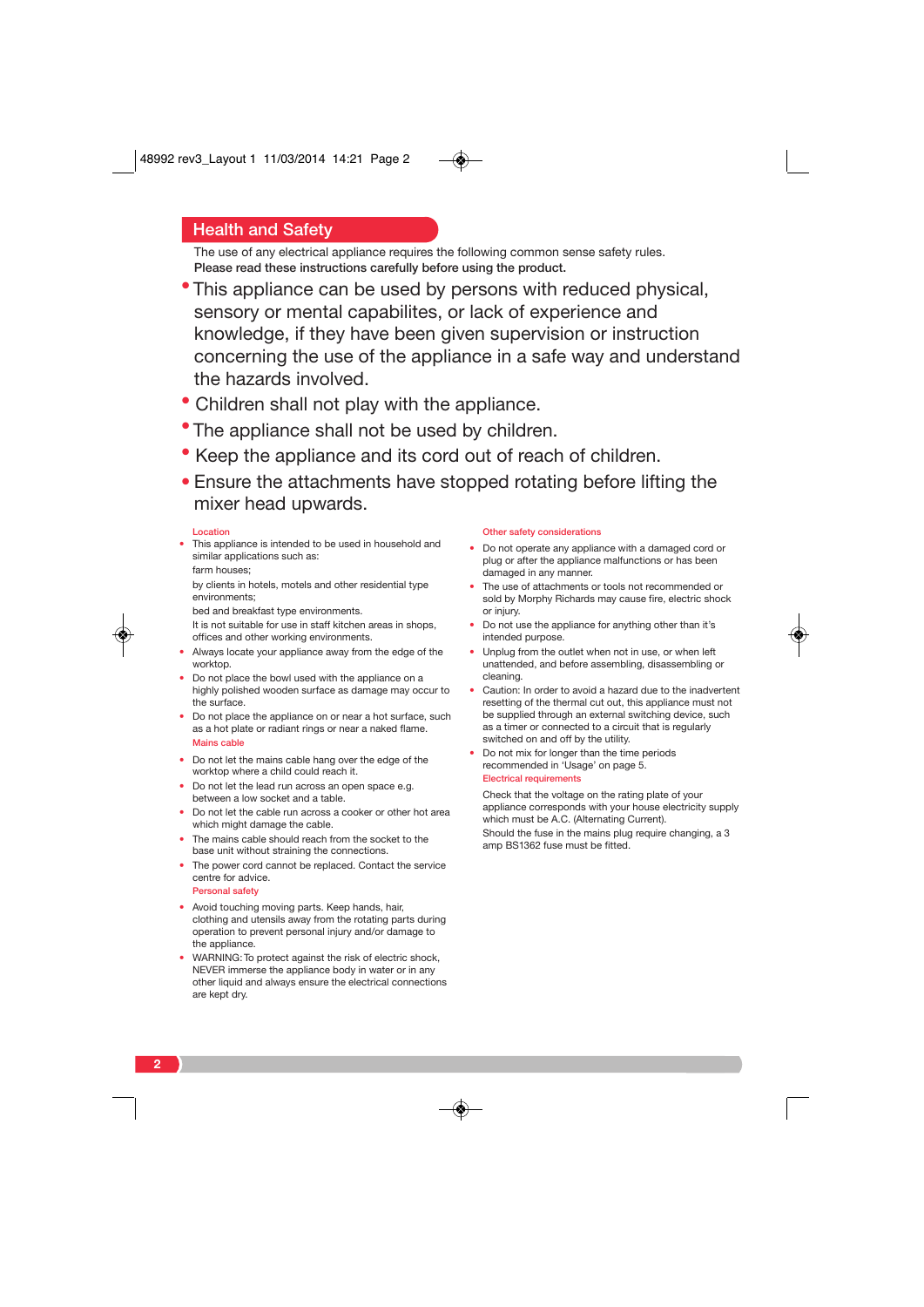

 $\overline{\bullet}$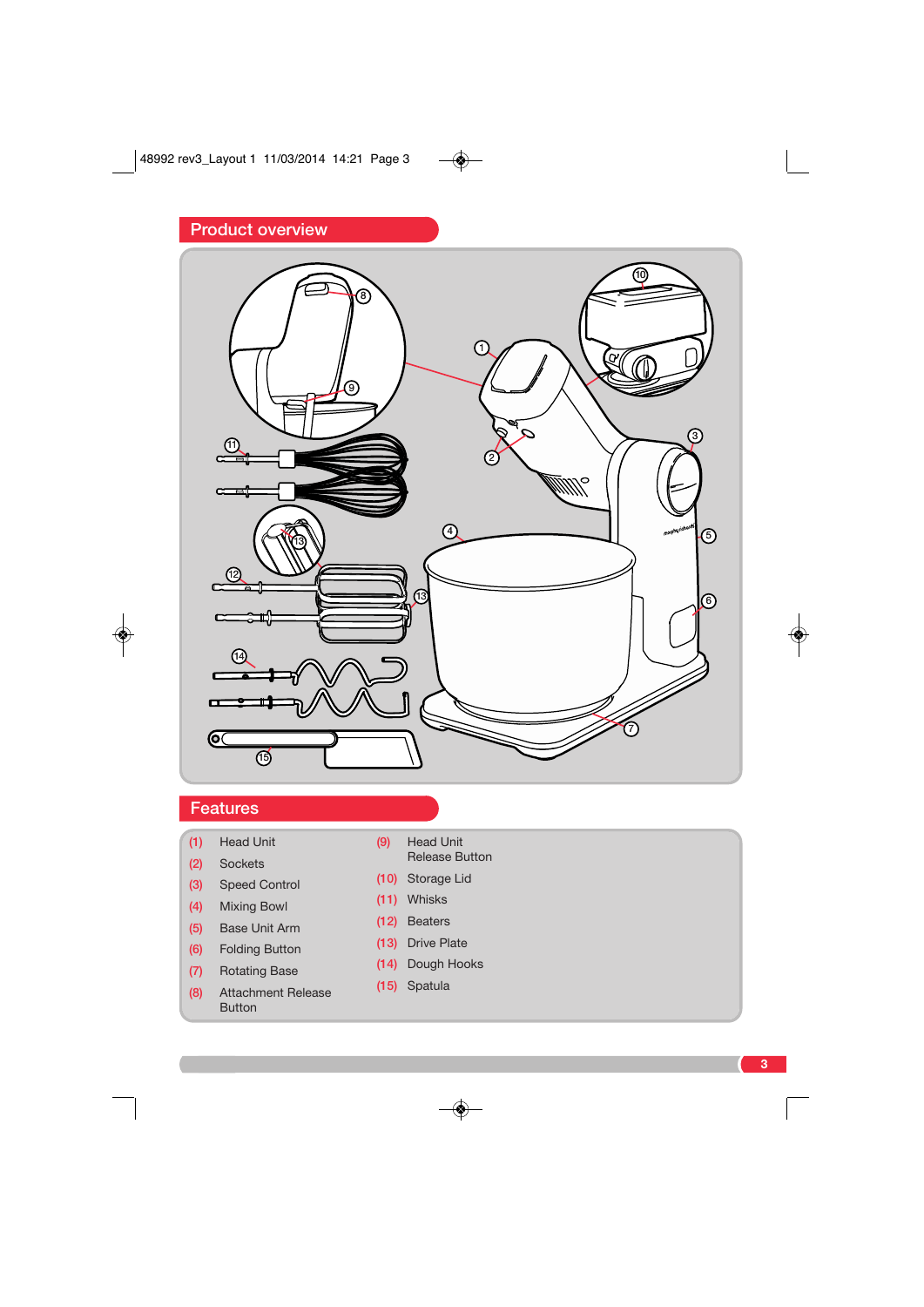# Before first use

Before using your Accents Folding Stand Mixer for the first time, wash the Mixing Bowl (4), attachments (11),(12),(14) and Spatula (15) in warm soapy water. Dry thoroughly before use.

 $\color{red} \bigcirc$ 

 $\overline{\bullet}$ 

Using your Stand Mixer



Remove the Storage Lid (10). Lift the Base Unit Arm (5) into the upright position. It will lock into place.



Insert the required attachment (11),(12) or (14), into the Sockets (2), ensure they are inserted in the correct Sockets, (please see page 6 for more information).



Press the Head Unit Release Button (9) to lower the attachments into the Mixing Bowl. The Head Unit will lock into place.



Rotate the Head Unit (1) into place. It will lock into the upright position.



Add your ingredients to the Mixing Bowl (4). Place the Mixing Bowl onto the Rotating Base (7).



Plug the Stand Mixer into the mains. Turn the Speed Control (3) to position 1 to start the Stand Mixer, increase the speed as required.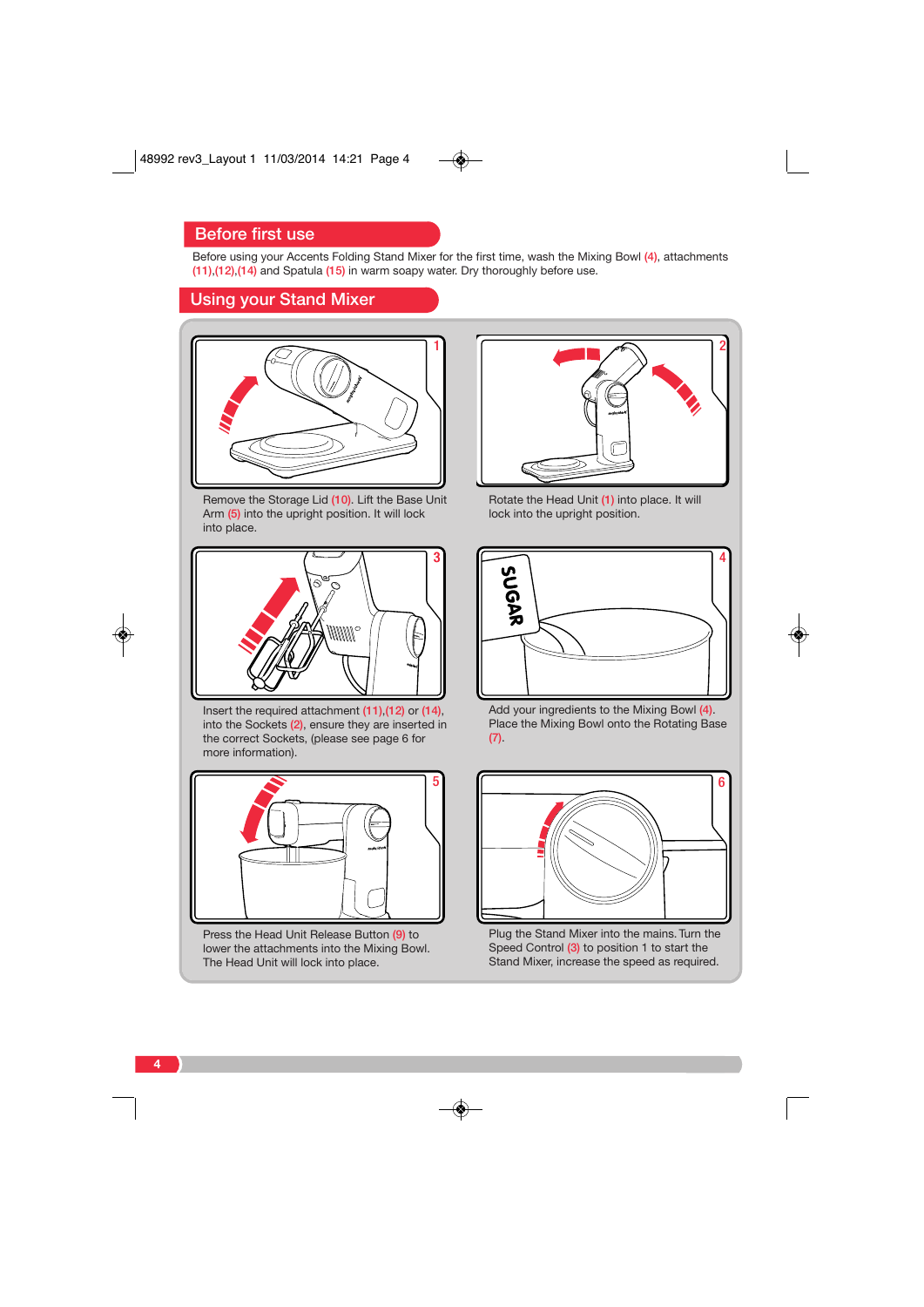# Using your Stand Mixer



When your mixing is compete, turn the mixer off. Press the Head Unit Release Button (9) and lift the Head Unit. The Head Unit will lock in the upright position.

## Important

• Your Folding Stand Mixer has a unique Mixing Bowl (4) rotating system which allows the user to fully control the mixing process.



- The Mixing Bowl is self rotating for ease of mixing light ingredients. During the mixing process however, it will be necessary to control the speed of the Mixing Bowl; rotate manually by using your hand on the side of the bowl to either slow it down or to turn it clockwise & anticlockwise to aid mixing.
- You can also rotate the bowl in the opposite direction (anticlockwise), ingredients will be incorporated further for a more effective mix for some recipes. See individual recipes where this is advised.
- During mixing, ingredients may splash or cling to the side of the Mixing Bowl, turn the Speed Control (3) to the 'Off' position, using the Spatula (15) scrape the side of the Mixing Bowl incorporating this into the centre of the Mixing Bowl, continue mixing.



Press the Attachment Release Button (8) to remove the attachments from the Stand Mixer. Clean and fold for Storage.

• When individual ingredients are added it may be necessary to scrape the side of the bowl further, always turn the Mixer off first.

### Usage

Your mixer features a safety cut out designed to protect the motor from overheating. After 6 minutes of continuous use to prevent overheating you will need to switch off your stand mixer and leave to cool for 10 minutes, especially important when mixing heavier mixtures. If your machine cuts out during mixing turn the Speed Control (3) to the 'Off' position and leave to cool for 10 minutes.

## **Capacity**

 $\circledast$ 

Do not overfill the Mixing Bowl (4) as damage to the mixer could occur. Maximum quantity - 1Kg of combined dry & wet ingredients should be sufficient for most mixing operations with the Beaters (12).

For preparing dough with the Dough Hooks (14) do not use more than 350g of flour.

If at any point you hear the mixer labouring, increase the speed. If required remove some of the mixture if it is overloaded or the mixture is too thick.

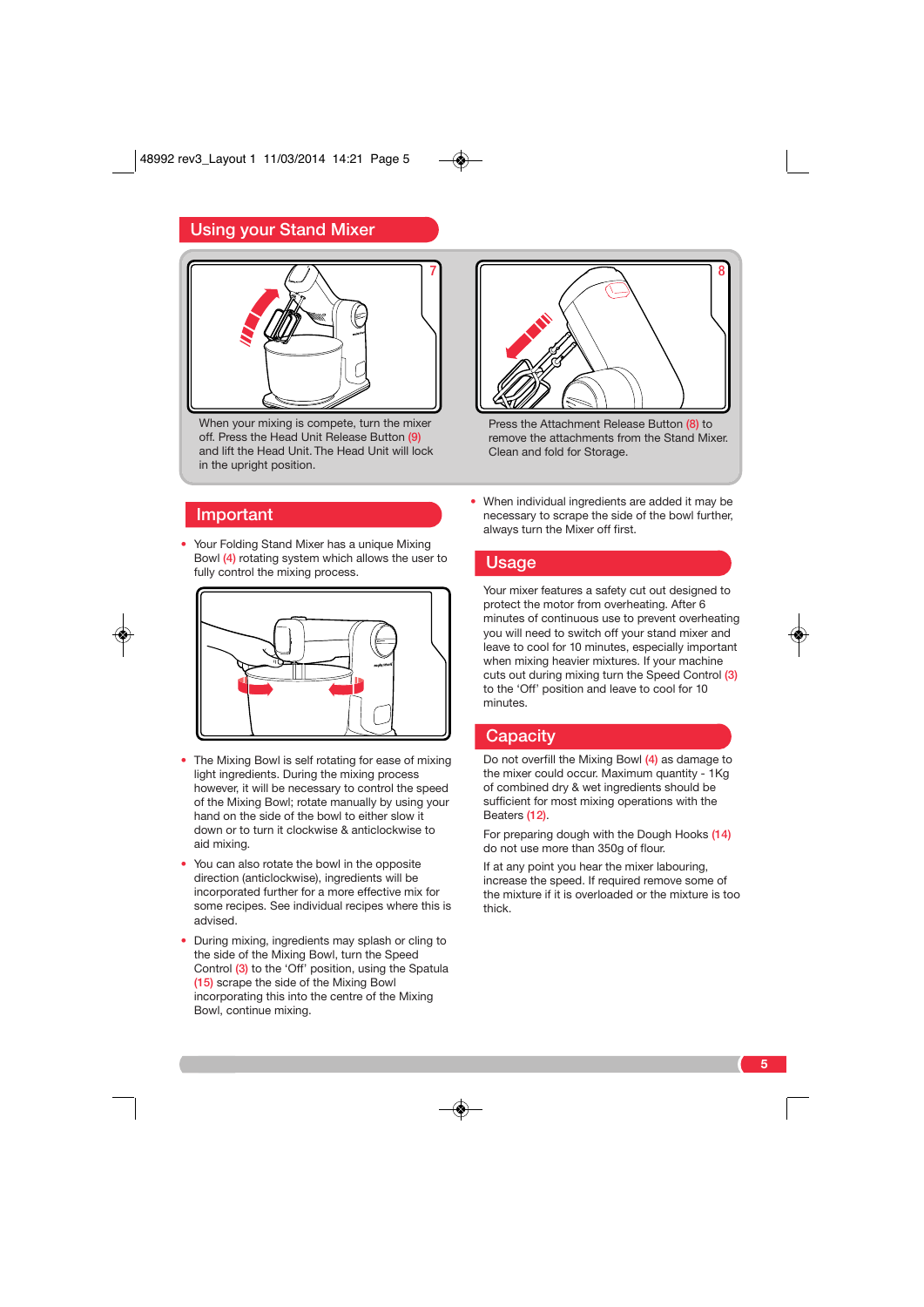

## **Attachments**

Your Stand Mixer comes with three mixing attachments, each is designed for a specific task.

## Whisks (11)

Use the Whisk attachments for whisking eggs and cream. Don't use the whisk for heavy mixtures (like fruit cake or cookie dough).

#### Beaters (12)



Use the Beaters for mixing cake mixes, cookie dough and creamed potatoes.

One of the Beaters is fitted with a Drive Plate (13) which helps the bowl rotate during use. This Beater also has a red band on the shaft. Ensure this Beater is fitted to the raised Socket (2) with the RED interior. Otherwise your stand mixer may not work correctly.

Note: Depending on the ingredients being mixed, the bowl may require some assistance to rotate. Manually turn the bowl to help incorporate the ingredients.

### Dough Hook (14)

◈

Use the Dough Hooks for pastry mixtures.

Dough Hooks need to be fitted correctly or they will not knead the dough. Ensure the Dough Hook with the flat end and the red band on the shaft is fitted to the raised Socket (2) with the RED interior.

The Dough Hooks are designed so they cannot be fitted incorrectly.

Not suitable for heavy dough.

## **Recipes**

## Chocolate chip cookies Serves 18

## Ingredients:

- 250g plain flour
- $\frac{1}{2}$ tsp bicarbonate of soda
- 1 /2tsp salt
- 170g unsalted butter, melted
- 200g dark brown soft sugar
- 100g caster sugar
- 1tbsp vanilla extract
- 1 egg
- 1 egg yolk
- 325q chocolate chips

#### Method:

- 1 Preheat the oven to  $170^{\circ}$ C / Gas mark 3. Grease baking trays or line with parchment.
- 2 Sift together the flour, bicarbonate of soda and salt; set aside.
- 3 Attach the Beater Attachments to the Mixer. In the Mixing Bowl, add the melted butter, brown sugar and caster sugar and beat until well blended. Start on speed 1, increasing to speed 3 if required. Part way through mixing, it may be necessary to stop the Mixer and scrape the sides of the bowl down using the Spatula.
- 4 Beat in the vanilla, egg and egg yolk until light and creamy using speeds 1-3.
- 5 Using speed 1, mix in the sifted ingredients until just blended. Part way through mixing, it may be necessary to stop the Mixer and scrape the sides of the bowl down using the Spatula.
- 6 Stir in the chocolate chips by hand using a wooden spoon. Drop cookie dough onto the prepared baking trays, for each cookie use around 4 tablespoons of dough (for smaller cookies, drop 1 rounded tablespoonful and adjust baking time as necessary). Do not flatten the dough. Cookies should be about 8cm apart.
- 7 Bake for 15 to 17 minutes in the preheated oven, or until the edges are lightly toasted. Allow to cool on the baking trays for a few minutes before transferring to wire racks to cool completely.

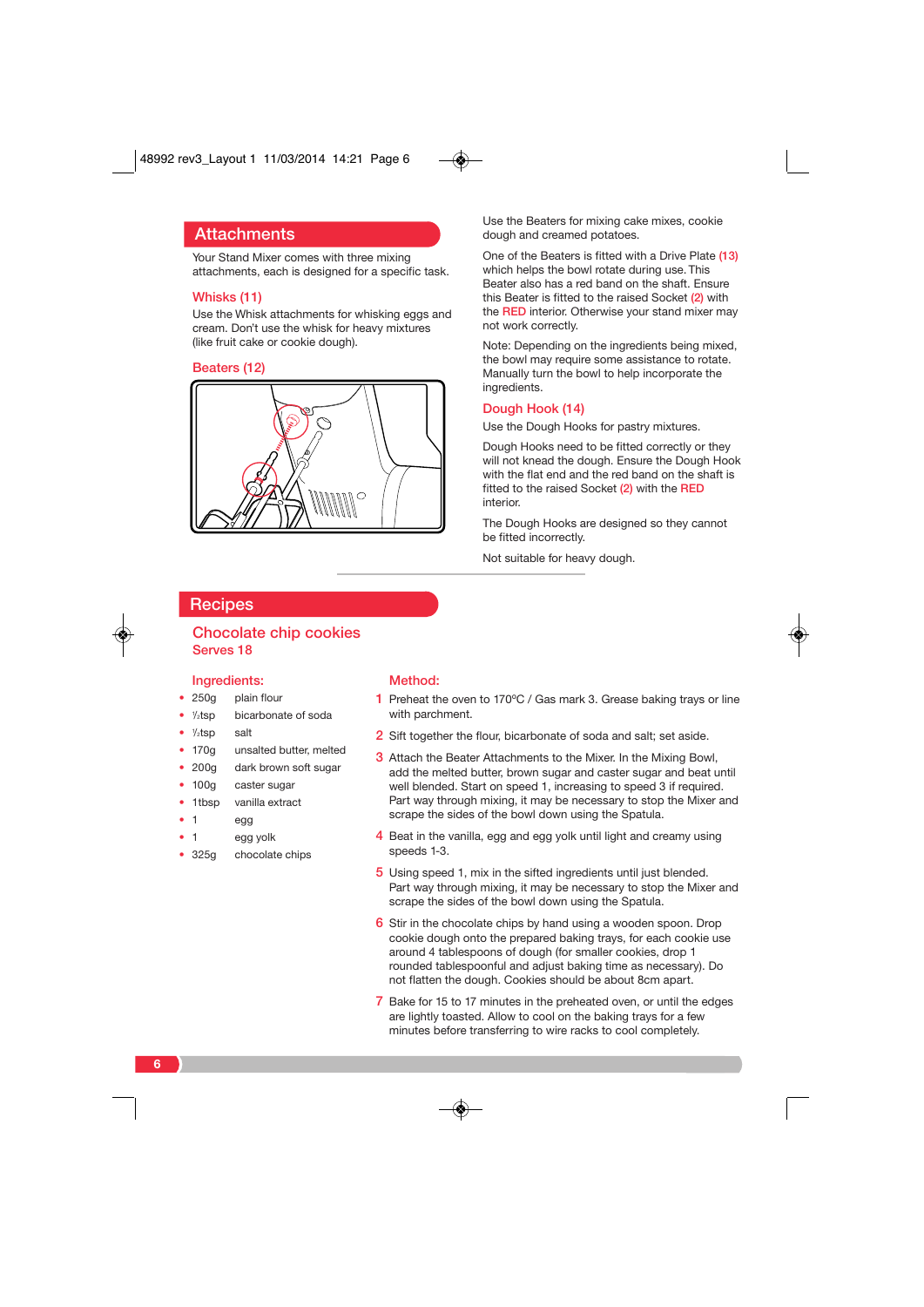## Lemon meringue pie

## For the pastry:

## • 460g plain flour

- 280g good quality unsalted butter at room temperature (cut into pieces)
- 120g unrefined caster sugar
- $\bullet$  2 eggs
- Pinch of salt

#### For the filling:

- 2x397g tins condensed milk
- 250ml lemon juice
- 2tsp arated lemon zest
- 6 egg yolks

#### For the meringue topping:

• 6 egg whites

#### • 1 cream of tartar

• 125g sugar

### Method:

- 1 Place the softened butter, salt and sugar in the Mixing Bowl, attach the Beater Attachments and cream the sugar and butter until fluffy and pale in colour. Start on speed 1, increasing to speed 3. Part way through mixing, it may be necessary to stop the Mixer and scrape the sides of the bowl down using the Spatula.
- 2 Crack the eggs into a small bowl and lightly whisk. Slowly add the eggs a bit at a time to the butter mixture, mixing well. Use speed 1-3. Add a little of the flour with the eggs to prevent the mixture from curdling. Part way through mixing, it may be necessary to stop the Mixer and scrape the sides of the bowl down using the Spatula.
- 3 Remove the Mixing Bowl and Beaters and sieve the flour over the creamed butter, return to the Mixer, attach the Dough Hooks. Using speeds 1-3 slowly mix in the flour into the batter, do not over mix. Once the pastry comes together stop mixing.
- 4 Turn the pastry out on to a lightly floured work surface, divide the pastry in half, do not knead the pastry, just push it together. Cover each piece with cling film and make it airtight. Place in the fridge for 30 minutes or until firm.
- 5 Preheat the oven to 190°C / Gas mark 5. Grease a 25cm fluted loose bottom tin. Place the tin onto a baking tray.
- 6 Roll out the pastry until it's big enough to generously fit the tin, leaving excess pastry falling over the sides of the tin onto the baking tray underneath the tin - don't trim at this stage.
- 7 Line the pastry with greaseproof paper and fill with baking beans. Trim the excess pastry using a sharp knife. Bake the pastry case blind for about 15-20 minutes or until the pastry is pale golden and dried out - remove the paper and beans for the last five minutes.
- 8 Lower the oven heat to 150°C / Gas mark 2.
- 9 In the Mixing Bowl, add all the filling ingredients and attach the beater attachments. Using speed 1 beat until smooth.
- 10Pour into cooled crust and bake for 30 minutes. Leave to cool before adding the meringue topping.
- 11 Raise the oven heat to 180°C / Gas mark 4.
- 12Place the egg whites and cream of tartar in the Mixing Bowl and insert the Whisk Attachments.
- 13 Whisk on maximum speed until at the soft peak stage. This takes about 3 minutes. During mixing hold the Mixing Bowl steady and turn clockwise and anticlockwise to allow the ingredients to mix thoroughly. It may be necessary to stop the unit and scrape the sides of the bowl a few times to make sure all the ingredients are incorporated.
- 14 Gradually beat in the sugar, over a period of 3 minutes, 1tsp at a time, until stiff.
- 15Spread over the cooled filling; seal to edge of the pie crust. Bake for 15 minutes or until meringue is golden brown.
- 16Leave to cool before serving.

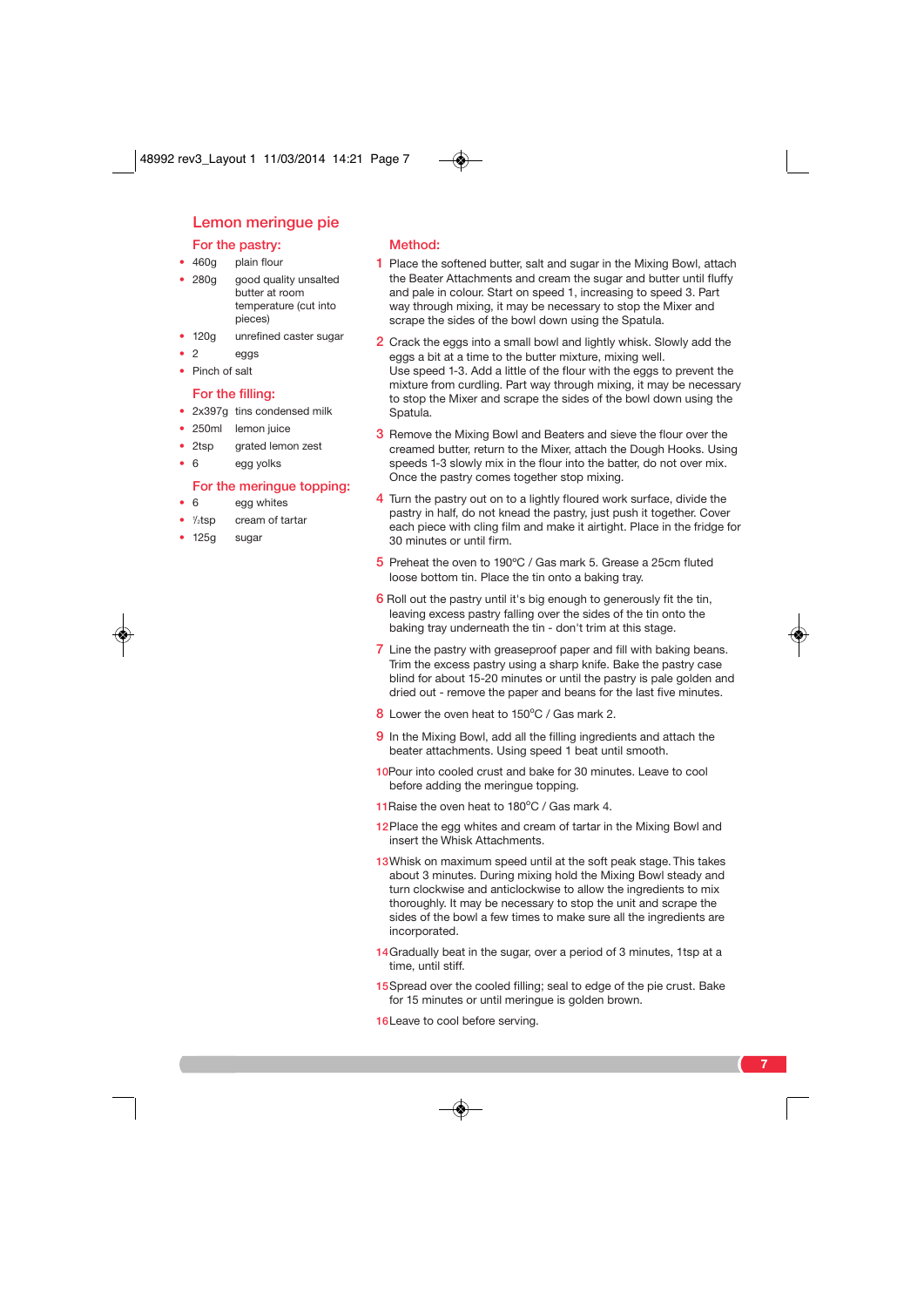**Recipes** 

## Ingredients: Fudge brownies

- Group1:
- 80g cocoa powder
- ½tsp bicarbonate of soda
- 80ml vegetable oil • 120ml boiling water
- 

# Group2:

- 440g caster sugar
- 2 eggs
- 80ml vegetable oil
- 190g plain flour
- 1tsp vanilla essence
- 1/<sub>4</sub>tsp salt

#### Method:

- 1 Pre heat the oven to 175°C / Gas Mark 3-4.
- 2 Attach the Beater Attachments to the Mixer. Grease and flour a 9x13 inch pan.
- 3 Mix the group 1 ingredients: Mix the cocoa with the bicarbonate of soda and add to the bowl along with the oil and water.
- 4 Mix on speed 1 until well blended and thickened.
- 5 Mix in the sugar, eggs and oil until thoroughly mixed.
- 6 During mixing hold the Mixing Bowl steady and turn clockwise and anticlockwise to allow the ingredients to mix thoroughly. It may be necessary to stop the mixer and scrape the sides of the bowl a few times to make sure all the ingredients are incorporated.
- 7 Add the flour, vanilla and salt and mix until just incorporated, do not over mix.
- 8 Spread evenly into the prepared pan and bake for 35-40 minutes or until a skewer comes out clean.
- 9 Allow to cool before cutting into squares.

# Creamed potatoes

#### Ingredients:

- 725g potatoes, peeled and cut into chunks
- 100ml warm milk
- 1½tsp butter
- 1½tsp salt

#### Method:

- 1 Boil the potatoes for 30 minutes until soft.
- 2 Drain well and crush lightly with a fork to break up the potatoes.
- 3 Place in the Mixing Bowl and insert the Beater Attachments.
- 4 Beat on speed 3 for about 1 minute.
- 5 Add the other ingredients and beat for a further minute on speed 5-6 until creamy.
- 6 During mixing hold the Mixing Bowl steady and turn clockwise and anticlockwise to allow the ingredients to mix thoroughly. It may be necessary to stop the unit and scrape the sides of the bowl a few times to make sure all the ingredients are incorporated.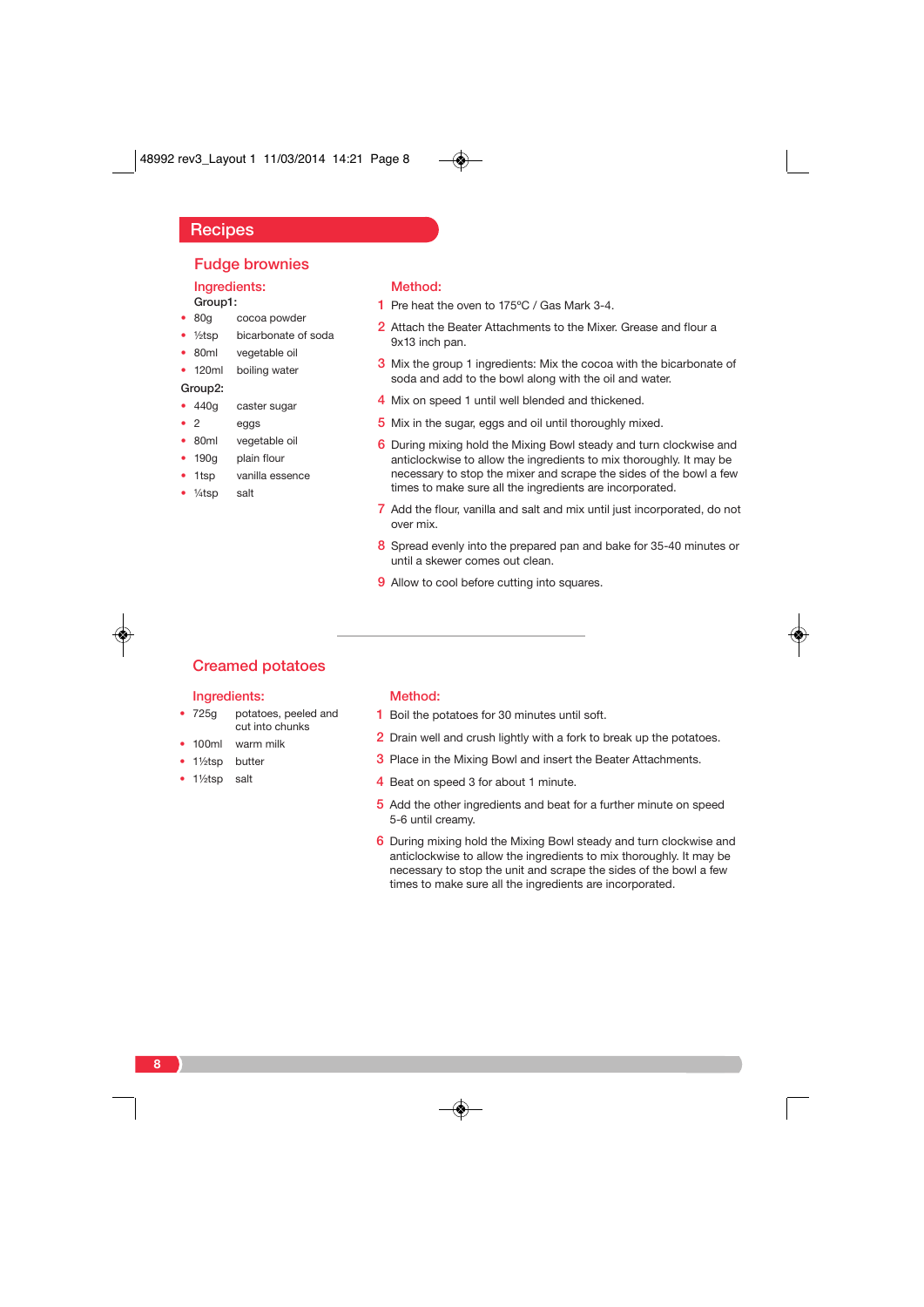## Ingredients: Victoria sandwich cake

- 200g caster sugar • 200g softened butter, cut into pieces
- 4 eggs, beaten
- 200g self-raising flour, sifted
- 1tsp baking powder
- 2tbsp milk

## For the filling:

- 300ml whipping cream
- 1 jar of strawberry jam

#### Method:

- 1 Heat oven to 190°C / Gas Mark 5. Lightly grease two 20cm sandwich tins and line with non-stick baking paper.
- 2 Add all the ingredients to the Mixing Bowl and attach the Beater Attachments.
- 3 Beat all the cake ingredients together until you have a smooth, soft batter. Use speed 1 initially then increase to speed 3. Part way through mixing, it may be necessary to stop the Mixer and scrape the sides of the bowl down using the Spatula.
- 4 Divide the mixture between the tins, smooth the surface with the Spatula or the back of a spoon, then bake for about 20 minutes until golden and the cake springs back when pressed. Turn out onto a cooling rack and leave to cool completely.
- 5 Attach the Whisk Attachments to the Mixer and whip the cream for around 3 minutes starting at speed 1 and increasing to full speed.
- 6 Spread the jam over the bottom of one of the sponges, top with the cream and sandwich the second sponge on top. Dust with a little icing sugar before serving.

# **Buttercream**

### Ingredients:

- 75g butter
- 500g icing sugar
- pinch of salt
- 3-4tbsp milk
- 1½tsp vanilla

#### Method:

- 1 Place all ingredients in the Mixing Bowl.
- 2 Using the Beater Attachments, mix on speed 1 until light and creamy.
- 3 During mixing hold the bowl steady and turn anticlockwise to allow the ingredients to mix thoroughly. It may be necessary to stop the Mixer and scrape the sides of the Mixing Bowl using the Spatula a few times to make sure all the ingredients are incorporated.

## Whipped cream

#### Ingredients:

• 200ml whipping cream\*

### \*Min - 200ml

\*Max - 600ml

### Method:

- 1 Place cream in the Mixing Bowl and insert the Whisk Attachments.
- 2 Whip on speed 4-5 until desired thickness is achieved. (Guide time: 3-4 minutes). During mixing hold the Mixing Bowl steady and turn clockwise and anticlockwise to allow the ingredients to mix thoroughly. It may be necessary to stop the mixer and scrape the sides of the bowl a few times to make sure all the ingredients are incorporated.

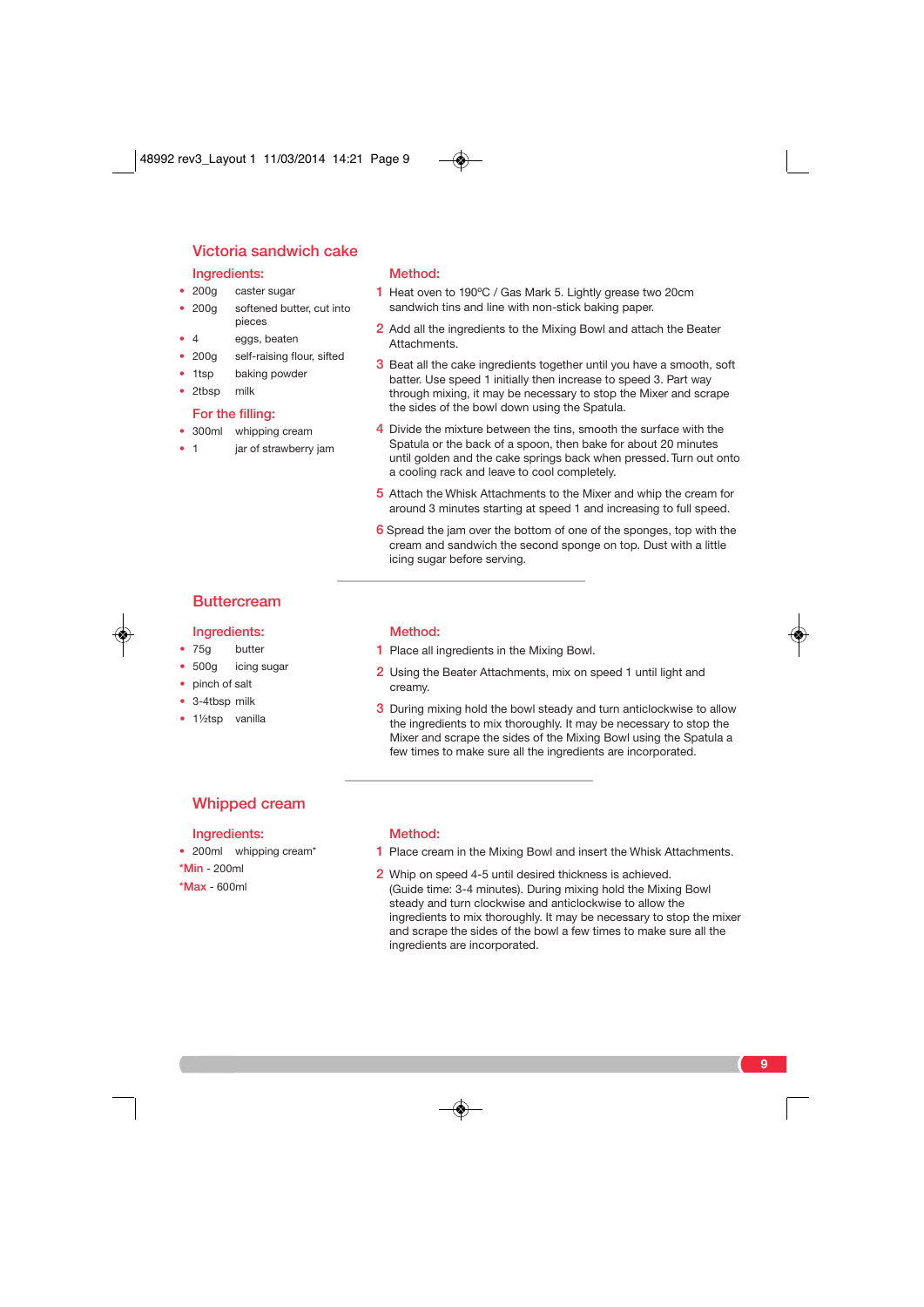# **Recipes**

# **Meringues**

## Ingredients:

• 120g caster sugar \*Min - 3 egg whites, use 40g of caster sugar per egg white.

• 3 large egg whites\*

## Method:

- 1 Pre heat the oven to 150°C / Gas Mark 2.
- 2 Place the egg whites in the Mixing Bowl and insert Whisk Attachments.
- Whisk on maximum speed until at the soft peak stage. This takes about 3 minutes. During mixing hold the Mixing Bowl steady and turn clockwise and anticlockwise to allow the ingredients to mix thoroughly. It may be necessary to stop the unit and scrape the sides of the bowl a few times to make sure all the ingredients are incorporated.
- 4 Gradually beat in the sugar, over a period of 3 minutes, 1tsp at a time, until stiff.
- 5 Shape spoonfuls of the mixture onto baking sheets lined with non stick baking paper and bake in the oven for 15 minutes.
- 6 Lower the temperature to 110°C / Gas Mark  $\frac{1}{4}$  and cook for a further 2-3 hours until crisp and dry.

## **Storage**

Your Folding Stand Mixer can be folded down after use for easy storage in a cupboard or other area. To fold your mixer, follow these steps.



The Speed Control (3) must be set to '0' for the Base Unit Arm (5) to fold down. Ensure the Mixer is switched off with the attachments and Mixing Bowl (4) removed.



Press the Folding Button (6) on the Base Unit Arm (5), fold the mixer down onto the base. Placing a piece of packaging foam between the arms and base is recommended for protection.



Press the Head Unit Release Button (9) and gently pull the Head Unit (1) back. The Head Unit will rotate back into the folded position.



Curl the power cord up next to the mixer. Cover with the Storage Lid (10). Store the Mixing Bowl and attachments separately.

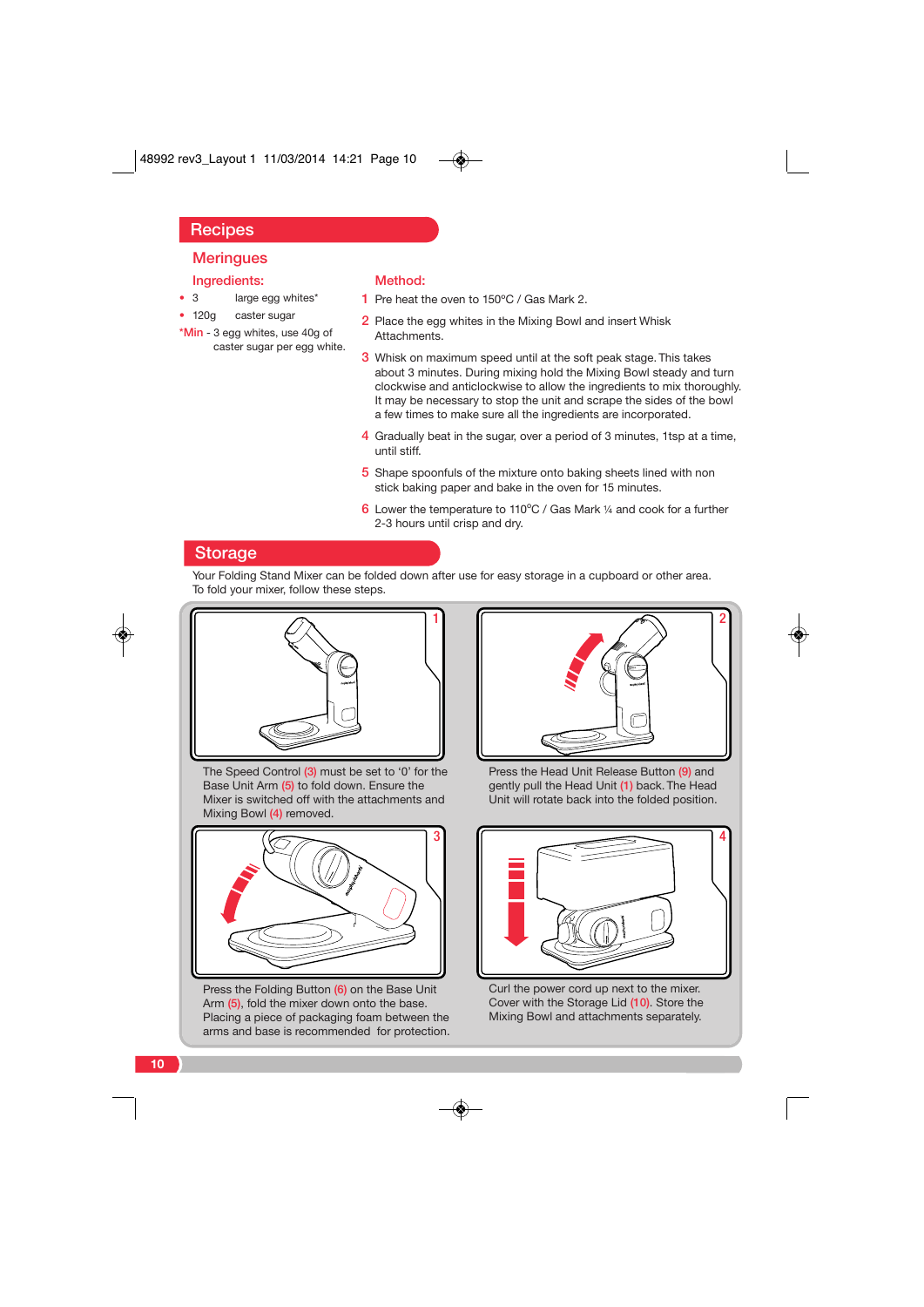# Care and cleaning Contact us

- Before cleaning, switch the Mixer off and unplug from the mains.
- Ensure the Mixer has cooled completely before using.
- To clean the Main Unit, use a damp cloth. Do not immerse in water. Do not use any abrasive or solvent-based cleaner.
- Wash the attachments (11),(12),(14), Spatula (15) and Mixing Bowl (4) in hot soapy water. Dry thoroughly.
- The Accessories and Mixing Bowl are dishwasher safe, place on the top shelf on a cool wash only.
- WARNING: Never immerse the motor unit in water or other liquid.

#### **Helpline**

If you are having a problem with your appliance, please call our Helpline, as we are more likely to be able to help than the store you purchased the item from.

Please have the product name, model number and serial number to hand when you call to help us deal with your enquiry.

IRE Helpline: 1800 409 119

Spares: 0844 873 0726

## Talk To Us

 $\circledast$ 

If you have any questions or comments, or want some great tips or recipe ideas to help you get the most out of your products, join us online:

Blog: www.morphyrichards.co.uk/blog

Facebook: www.facebook.com/morphyrichardsuk

**11**

Twitter: @loveyourmorphy

Website: www.morphyrichards.com

# **Notes**